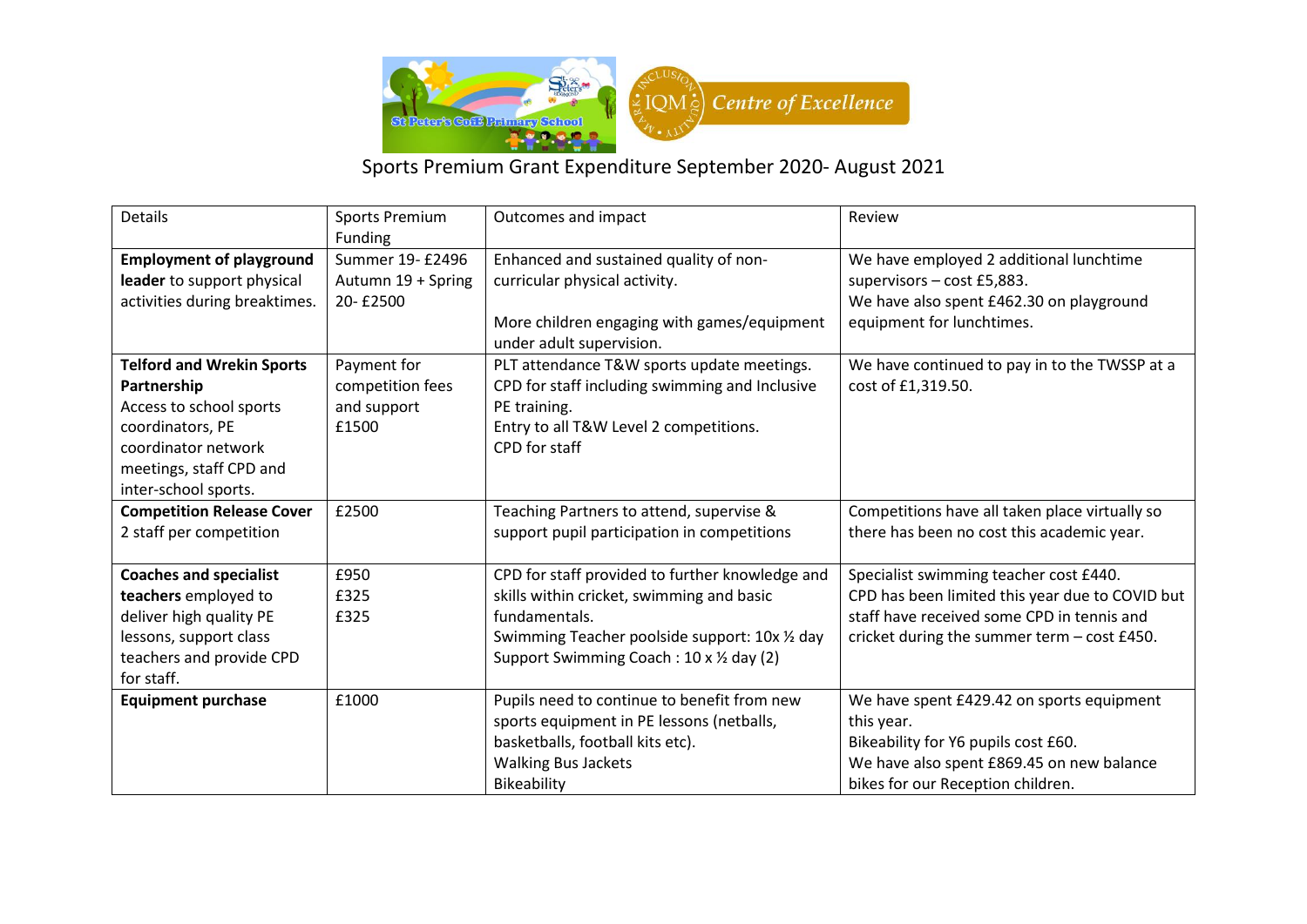

## Sports Premium Grant Expenditure September 2020- August 2021

|                               |                    | Walk to school initiative                      |                                                  |
|-------------------------------|--------------------|------------------------------------------------|--------------------------------------------------|
|                               |                    | Breaktime Equipment- for use with the new      |                                                  |
|                               |                    | playground leader.                             |                                                  |
| <b>Monitoring and</b>         | £2000              | Audit of equipment, pupil surveys and audit of | Less release time has been needed this year due  |
| management                    |                    | surveys, planning and management of events,    | to $COVID - cost f1000$ .                        |
| PLT release when attending    |                    | action planning and monitoring of coverage.    |                                                  |
| competitive events, for       |                    | Collaboration between schools within the       |                                                  |
| administration and planning   |                    | Newport cluster and attendance of the Telford  |                                                  |
| time.                         |                    | and Wrekin PLT meetings has allowed sharing of |                                                  |
|                               |                    | good practice, resources and established a     |                                                  |
|                               |                    | network of PLTs.                               |                                                  |
| <b>Training</b>               | £2500              | CPD release including coverage of:             | N/A this year due to COVID.                      |
| Provide training for          |                    | Tag Rugby, Games Principles, Dance, Tennis,    |                                                  |
| Teaching Partner to develop   |                    | Orienteering (OAA), Change 4 Life, Active      |                                                  |
| increased Leadership Role     |                    | Classrooms.                                    |                                                  |
|                               |                    |                                                |                                                  |
| Provide training and release  |                    | More KS2 CPD due to 2019-2020 being a KS1      |                                                  |
| for cross curricular physical |                    | focus by T&W.                                  |                                                  |
| curriculum development        |                    |                                                |                                                  |
|                               |                    | Plus Ad hoc courses e.g. Swimming              |                                                  |
| <b>Transport</b>              | £1500 Swimming     |                                                | We have spent £900 on coaches for swimming       |
| Sporting fixtures and         | £2000 Competitions |                                                | this year.                                       |
| swimming lessons.             |                    |                                                | Competitions have only taken place virtually (in |
|                               |                    |                                                | school) so no transport has been needed.         |
| <b>TOTAL Expenditure</b>      | £19596             |                                                | £11,813.67                                       |
|                               |                    |                                                |                                                  |
| <b>TOTAL GRANT</b>            | £18000             |                                                | £17,712                                          |
|                               |                    |                                                |                                                  |